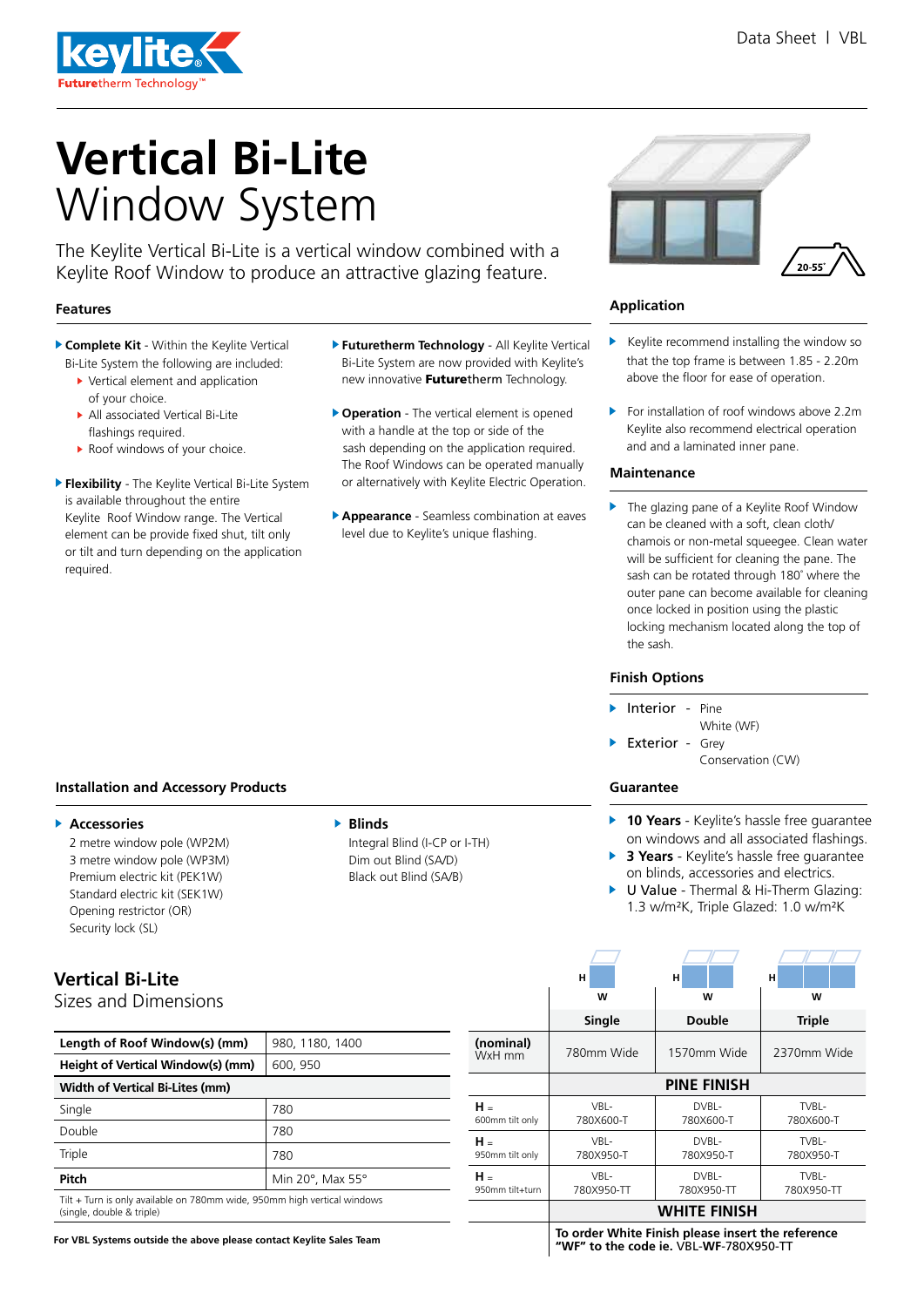

## **Technical Information**

# Vertical Element Cross Section



**Table to show the visible Glazing, vertical window of a vertical bi-lite**

| vertical windo size |           | Single | Double    |                | <b>Triple</b> |       |       |
|---------------------|-----------|--------|-----------|----------------|---------------|-------|-------|
|                     | x 200mm   | v      | v         | x <sup>1</sup> |               | $x^2$ | $x^3$ |
| 600                 | 565 200mm | 385    | 355 575mm | 585            | 385           | 595   | 615   |
| 950                 | 565 200mm | 735    | 735 643mm | 585            | 375           | 595   | 615   |

# Roof Window Cross Section